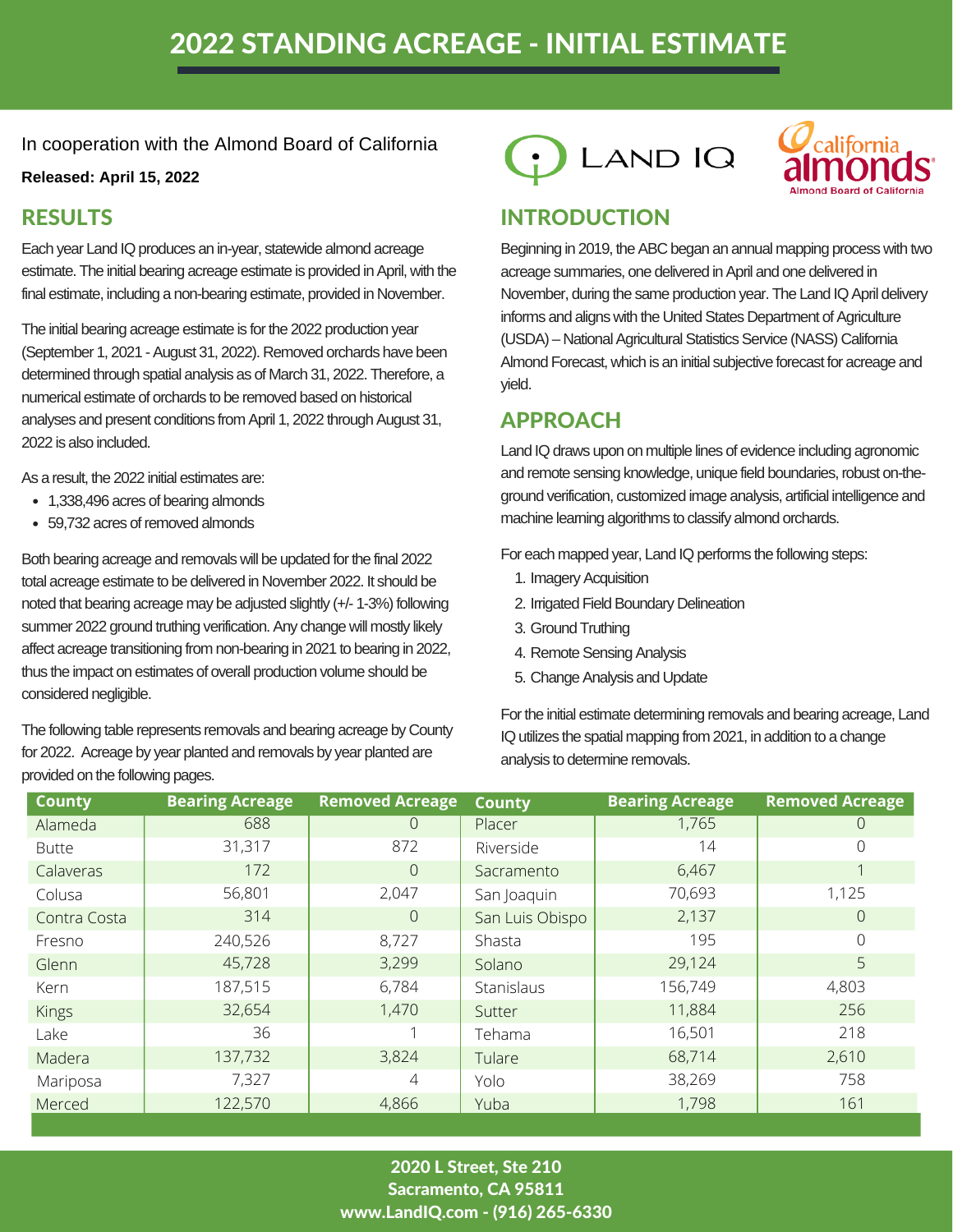|                     | 1984           |                | 1985           |          | 1986           |         | 1987           |         | 1988           |                |
|---------------------|----------------|----------------|----------------|----------|----------------|---------|----------------|---------|----------------|----------------|
|                     | <b>Bearing</b> | <b>Removed</b> | <b>Bearing</b> | Removed  | <b>Bearing</b> | Removed | <b>Bearing</b> | Removed | <b>Bearing</b> | Removed        |
| Alameda             | $\Omega$       | 0              | $\Omega$       |          | 0l             |         | 0              |         | $\Omega$       | $\overline{0}$ |
| <b>Butte</b>        | 6,097          | 263            | 52             |          | 202            |         | 242            |         | 143            | $\overline{0}$ |
| <b>Calaveras</b>    | 12             | ŋ              |                |          | 0              |         | 0              |         |                | $\Omega$       |
| <b>Colusa</b>       | 639            | 102            | 10             |          | 50             |         | 47             |         | 16             | 38             |
| <b>Contra Costa</b> |                | $\Omega$       |                |          |                |         |                |         | <sup>0</sup>   | $\overline{0}$ |
| Fresno              | 205            | 20             | 74             |          |                |         |                |         | 85             | $\overline{0}$ |
| Glenn               | 1,015          | 109            | 47             |          | 58             |         | 77             |         | 6              | 78             |
| <b>Kern</b>         | 271            | 76             | 35             |          |                |         |                |         | 36             | 89             |
| <b>Kings</b>        |                |                |                |          |                |         |                |         |                | $\overline{0}$ |
| Lake                |                |                |                |          |                |         |                |         |                | $\overline{0}$ |
| <b>Madera</b>       | 1,773          |                |                |          | 139            | 51      | 65             | 43      | 13             | 114            |
| <b>Mariposa</b>     | 01             |                |                |          | 0              |         | 0              | O       | 0              | $\overline{0}$ |
| <b>Merced</b>       | 7,327          | 412            | 216            | 63       | 142            |         | 358            | 29      | 423            | 62             |
| Placer              | n              |                |                | $\Omega$ | <sup>0</sup>   |         | ŋ              |         | ŋ              | $\overline{0}$ |
| <b>Riverside</b>    |                |                |                |          |                |         |                |         |                | $\overline{0}$ |
| Sacramento          |                |                |                |          |                |         |                |         |                | $\overline{0}$ |
| San Joaquin         | 4,483          | 359            | 219            |          | 83             |         | 142            |         | 261            | $\overline{0}$ |
| San Luis Obispo     | 89             |                | 19             |          | 21             |         | 24             |         |                | $\overline{0}$ |
| <b>Shasta</b>       | 01             |                |                |          | 0              |         |                |         |                | $\Omega$       |
| <b>Solano</b>       | 190            |                |                |          | 36             |         | 0              |         | 49             | $\overline{0}$ |
| <b>Stanislaus</b>   | 9,767          | 635            | 280            |          | 312            | 23      | 477            | 39      | 583            | 105            |
| <b>Sutter</b>       | 424            |                | 36             |          |                |         | 51             | O       | 11             | 32             |
| <b>Tehama</b>       | 403            |                |                |          | 23             |         |                |         |                | $\overline{0}$ |
| <b>Tulare</b>       | 187            |                |                |          |                |         |                |         |                | ΩI             |
| Yolo                | 121            |                |                |          |                |         |                |         | 37             |                |
| Yuba                | $\Omega$       |                |                |          |                |         |                |         |                |                |
| <b>Grand Total</b>  | 33,017         | 1,976          | 1,004          | 63       | 1,069          | 74      | 1,488          | 118     | 1,670          | 519            |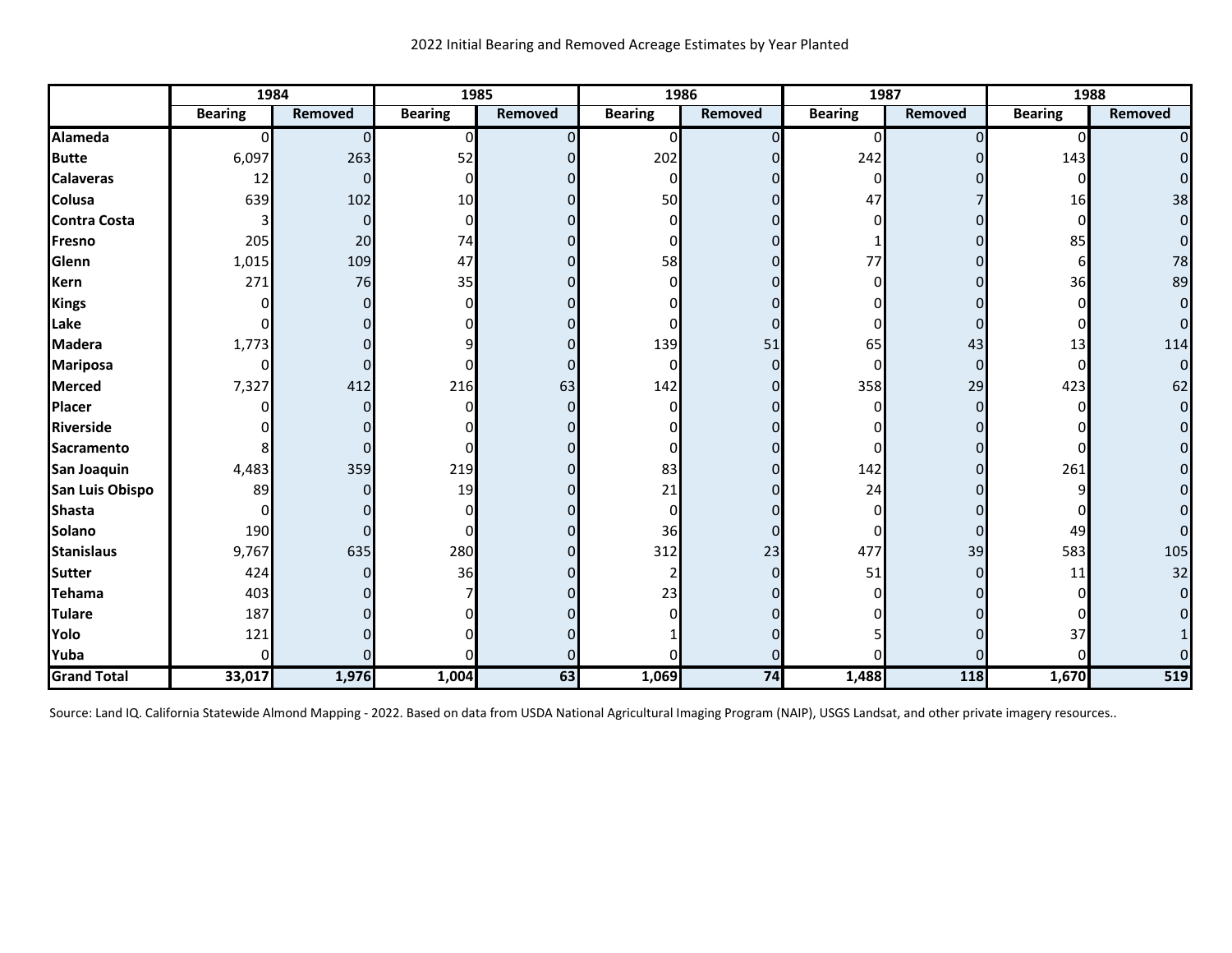|                     | 1989           |          | 1990           |          | 1991           |          |                | 1992     | 1993           |                |
|---------------------|----------------|----------|----------------|----------|----------------|----------|----------------|----------|----------------|----------------|
|                     | <b>Bearing</b> | Removed  | <b>Bearing</b> | Removed  | <b>Bearing</b> | Removed  | <b>Bearing</b> | Removed  | <b>Bearing</b> | <b>Removed</b> |
| Alameda             | $\Omega$       | 0        | $\Omega$       |          | 0              | $\Omega$ | $\Omega$       | $\Omega$ | $\Omega$       | $\Omega$       |
| <b>Butte</b>        | 177            |          | 347            |          | 178            |          | 409            | 81       | 506            | 84             |
| <b>Calaveras</b>    | $\Omega$       | 01       | n              |          | $\Omega$       |          | $\Omega$       | O        |                | $\overline{0}$ |
| <b>Colusa</b>       | 47             |          | 377            | 27       | 104            |          | 100            |          | 321            | $\overline{0}$ |
| <b>Contra Costa</b> | 0              | ი        | 0              | $\Omega$ | $\Omega$       |          | $\Omega$       | O        | 0              | $\overline{0}$ |
| Fresno              | 115            | 42       | 584            |          | 163            |          | 407            | 96       | 343            | $\overline{0}$ |
| Glenn               | 286            | $\Omega$ | 162            |          | 159            | 19       | 252            | 13       | 545            | $\overline{0}$ |
| <b>Kern</b>         | 172            | 77       | 57             |          | 46             | 241      | 58             | 114      | 195            | 59             |
| Kings               | <sup>0</sup>   | $\Omega$ |                |          | O              |          |                |          |                | $\overline{0}$ |
| Lake                | 0              | 0        | 12             | O        | ი              |          | ŋ              |          | 25             | $\mathbf{1}$   |
| Madera              | 215            | 40       | 100            | 151      | 105            |          | 121            | n        | 786            | $\Omega$       |
| <b>Mariposa</b>     | $\Omega$       | $\Omega$ | 0              | $\Omega$ | $\Omega$       |          | $\Omega$       | 0        | 0              | $\Omega$       |
| <b>Merced</b>       | 604            | 13       | 946            | 87       | 546            | 111      | 802            | 178      | 1,434          | 458            |
| <b>Placer</b>       | U              | 0        |                | $\Omega$ | n              |          | $\Omega$       | n        |                | $\overline{0}$ |
| Riverside           |                |          |                |          |                |          |                |          |                | $\Omega$       |
| <b>Sacramento</b>   | n              | $\Omega$ |                | O        |                |          |                |          |                |                |
| San Joaquin         | 245            | 47       | 316            | $11\,$   | 122            | 18       | 224            | 44       | 461            | 51             |
| San Luis Obispo     | 31             | n        | 63             | $\Omega$ |                |          | 45             |          | 12             | $\overline{0}$ |
| <b>Shasta</b>       | U              |          |                |          |                |          | $\Omega$       |          |                | $\overline{0}$ |
| <b>Solano</b>       | 8              | 0        | 43             | $\Omega$ | ი              |          | 53             | 0        | 112            | $\overline{0}$ |
| <b>Stanislaus</b>   | 278            | 10       | 787            | 22       | 683            | 139      | 670            | 65       | 1,326          | 154            |
| <b>Sutter</b>       | 36             | 0        | 139            | $\Omega$ | 56             |          | 73             | O        | 43             | $\overline{0}$ |
| Tehama              | 11             |          | 21             |          | 26             |          | 0              |          |                | $\overline{0}$ |
| <b>Tulare</b>       | $\Omega$       |          |                | $\Omega$ | 78             |          | 75             | O        | 208            | $\overline{0}$ |
| Yolo                | 16             |          | 175            | 117      |                |          |                | 74       | 352            | $\Omega$       |
| Yuba                | <sup>0</sup>   |          |                | $\Omega$ |                |          |                |          | 36             | $\Omega$       |
| <b>Grand Total</b>  | 2,240          | 228      | 4,130          | 415      | 2,276          | 530      | 3,293          | 666      | 6,710          | 806            |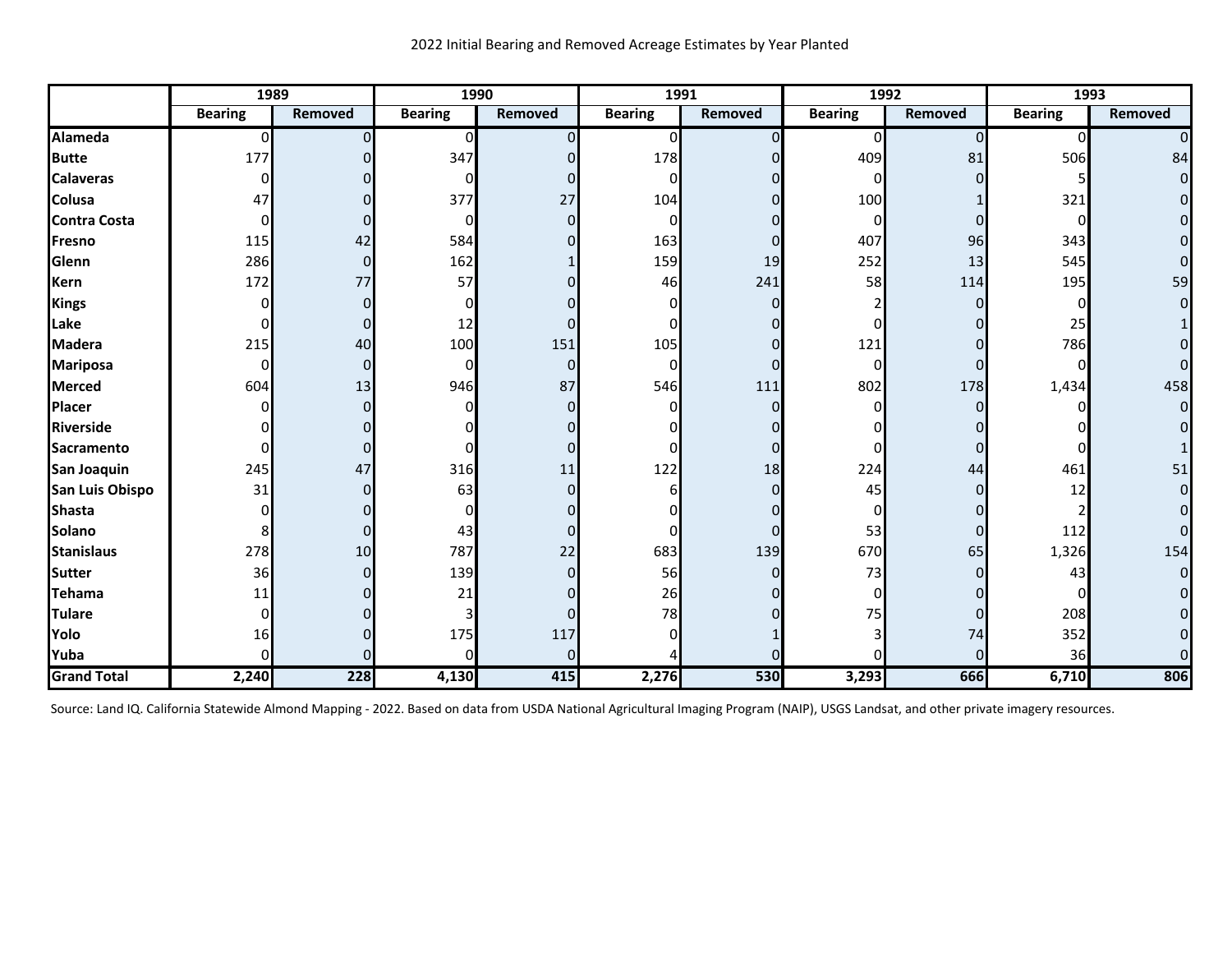|                     | 1994           |          | 1995           |          | 1996           |                | 1997           |         | 1998           |                |
|---------------------|----------------|----------|----------------|----------|----------------|----------------|----------------|---------|----------------|----------------|
|                     | <b>Bearing</b> | Removed  | <b>Bearing</b> | Removed  | <b>Bearing</b> | Removed        | <b>Bearing</b> | Removed | <b>Bearing</b> | <b>Removed</b> |
| Alameda             | $\Omega$       |          | 0              | $\Omega$ | O              | 0              | $\Omega$       |         | $\Omega$       | $\Omega$       |
| <b>Butte</b>        | 201            |          | 486            | 88       | 135            |                | 430            |         | 916            | 69             |
| <b>Calaveras</b>    | $\Omega$       | $\Omega$ | $\Omega$       | $\Omega$ | $\Omega$       |                | $\Omega$       |         | O              | $\overline{0}$ |
| <b>Colusa</b>       | 552            | 41       | 237            | 394      | 345            | 142            | 1,308          | 505     | 667            | 324            |
| <b>Contra Costa</b> | 0              | $\Omega$ | 0              | $\Omega$ | 0              | $\Omega$       | 0              |         | <sup>0</sup>   | $\overline{0}$ |
| Fresno              | 226            | 221      | 38             | 299      | 513            | 421            | 1,781          | 1,061   | 2,015          | 800            |
| Glenn               | 473            |          | 317            | 51       | 475            | $\overline{0}$ | 619            | 674     | 412            | 353            |
| <b>Kern</b>         | 293            |          | 178            | 39       | 1,050          | 160            | 1,158          | 352     | 3,090          | 468            |
| Kings               |                |          |                | $\Omega$ |                | 0              | 242            | O       | 570            | 157            |
| Lake                |                |          |                |          |                |                | $\Omega$       | O       | <sup>0</sup>   | $\overline{0}$ |
| <b>Madera</b>       | 812            | 216      | 580            | $\Omega$ | 774            | 353            | 1,555          | 381     | 1,163          | 196            |
| <b>Mariposa</b>     | $\Omega$       | $\Omega$ | 0              | $\Omega$ | 0              | $\overline{0}$ | 0l             | 0       | 0              | $\overline{0}$ |
| <b>Merced</b>       | 930            | 158      | 1,026          | 179      | 2,031          | 489            | 2,359          | 103     | 1,489          | 262            |
| <b>Placer</b>       |                |          |                | $\Omega$ |                | <sup>0</sup>   |                |         |                | $\overline{0}$ |
| <b>Riverside</b>    |                |          |                |          |                |                |                |         |                | $\Omega$       |
| <b>Sacramento</b>   |                |          |                | $\Omega$ |                | 0              |                |         |                | $\Omega$       |
| San Joaquin         | 199            |          | 366            | 33       | 1,054          | 98             | 775            | 38      | 875            | 109            |
| San Luis Obispo     | 1,723          |          | 138            | $\Omega$ |                |                |                |         |                | $\overline{0}$ |
| <b>Shasta</b>       | 0              |          | $\Omega$       |          |                |                |                |         |                | $\Omega$       |
| <b>Solano</b>       | 31             | 0        | 117            | $\Omega$ |                |                |                | O       | 229            | $\Omega$       |
| <b>Stanislaus</b>   | 1,909          | 199      | 1,353          | 205      | 1,755          | 192            | 2,079          | 440     | 3,243          | 826            |
| <b>Sutter</b>       | 128            | 0        |                | $\Omega$ | 47             | 33             | 603            | 0       | 172            | $\overline{0}$ |
| <b>Tehama</b>       |                | 43       | 59             | $\Omega$ | 180            |                | 225            | 119     | 108            | 0              |
| <b>Tulare</b>       | 152            | $\Omega$ | 106            | 110      | 200            |                | 176            | 178     | 253            | 250            |
| Yolo                | 132            | 52       | 173            | $\Omega$ | 243            |                | 441            | 13      | 200            | $\overline{7}$ |
| Yuba                |                |          |                |          |                |                | n              | 138     |                | $\Omega$       |
| <b>Grand Total</b>  | 7,769          | 948      | 5,175          | 1,398    | 8,804          | 1,888          | 13,756         | 4,012   | 15,407         | 3,820          |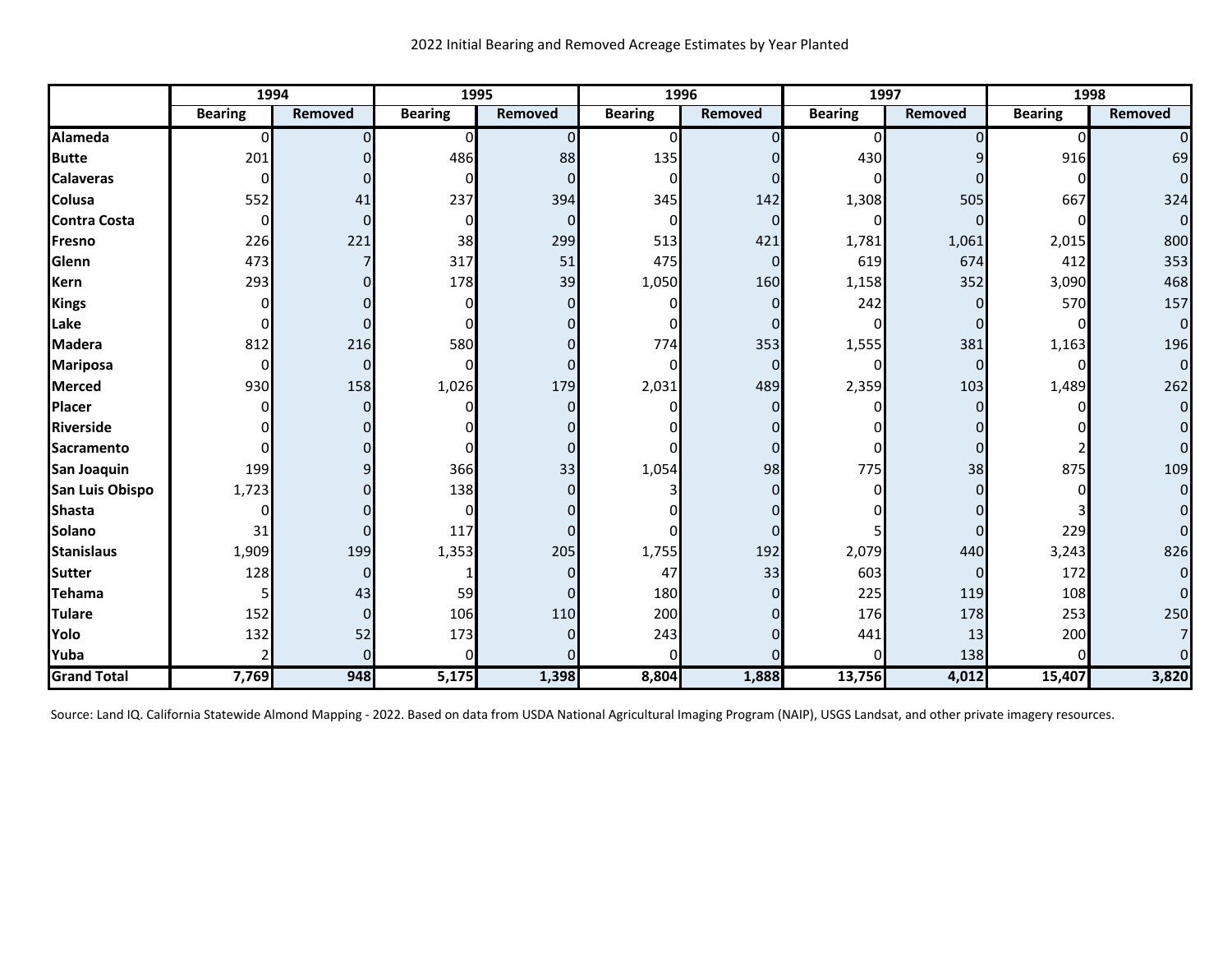|                     | 1999           |         | 2000           |                | 2001           |          | 2002           |         | 2003           |                |
|---------------------|----------------|---------|----------------|----------------|----------------|----------|----------------|---------|----------------|----------------|
|                     | <b>Bearing</b> | Removed | <b>Bearing</b> | <b>Removed</b> | <b>Bearing</b> | Removed  | <b>Bearing</b> | Removed | <b>Bearing</b> | <b>Removed</b> |
| <b>Alameda</b>      | $\Omega$       |         | 0              | $\Omega$       | n              | $\Omega$ |                |         | 0              | $\overline{0}$ |
| <b>Butte</b>        | 490            |         | 573            |                | 364            |          | 612            |         | 559            | $\overline{0}$ |
| <b>Calaveras</b>    | $\Omega$       |         |                |                |                |          |                |         |                | $\Omega$       |
| <b>Colusa</b>       | 1,980          | 258     | 1,277          | 66             | 1,591          |          | 1,142          |         | 2,155          | $\Omega$       |
| <b>Contra Costa</b> | $\Omega$       |         | O              | $\Omega$       |                |          |                |         |                | $\Omega$       |
| Fresno              | 2,742          | 1,060   | 4,624          | 699            | 3,906          | 226      | 5,843          | 710     | 5,561          | 803            |
| Glenn               | 478            | 826     | 490            | 27             | 484            | 588      | 536            | 26      | 1,551          | 46             |
| <b>Kern</b>         | 2,417          | 1,163   | 1,688          | 281            | 1,279          | 623      | 2,742          | 504     | 5,660          | 701            |
| Kings               | 393            |         | 288            | $\Omega$       | 299            | 0        | 1,051          | 221     | 136            | $\Omega$       |
| Lake                | $\Omega$       |         | O              | 0              |                |          |                | 0       |                | $\Omega$       |
| <b>Madera</b>       | 1,021          | 45      | 1,767          | 486            | 1,395          |          | 2,178          | 93      | 3,682          | 226            |
| <b>Mariposa</b>     | 0              |         | 0              | $\overline{0}$ |                |          |                | 0       |                | $\mathbf 0$    |
| <b>Merced</b>       | 1,904          | 613     | 2,040          | 63             | 2,234          | 91       | 2,003          | 116     | 3,020          | 29             |
| Placer              |                |         |                | <sup>0</sup>   |                |          |                |         |                | $\Omega$       |
| <b>Riverside</b>    |                |         |                |                |                |          |                |         |                | $\Omega$       |
| <b>Sacramento</b>   |                |         |                |                |                |          |                |         |                | $\Omega$       |
| San Joaquin         | 1,342          | 67      | 1,082          | 29             | 1,299          | 28       | 1,102          | 94      | 1,391          | 28             |
| San Luis Obispo     |                |         |                | <sup>0</sup>   |                |          |                |         |                | $\mathbf 0$    |
| <b>Shasta</b>       |                |         |                |                |                |          |                |         |                | $\Omega$       |
| Solano              | 87             |         | 114            | 0              | 146            |          | 34             | n       | 148            | $\Omega$       |
| <b>Stanislaus</b>   | 2,765          | 497     | 2,851          | 198            | 1,640          | 75       | 3,238          | 118     | 3,053          | 63             |
| Sutter              | 186            |         | 74             | $\Omega$       | 114            | 0        |                |         | 127            | 145            |
| Tehama              | 146            |         | 346            |                | 301            |          | 299            | Ω       | 239            | $\Omega$       |
| <b>Tulare</b>       | 614            | 144     | 161            | 224            | 122            | 72       | 534            | 34      | 1,046          | 109            |
| Yolo                | 459            | 116     | 194            | 0              | 285            |          | 175            |         | 609            | 140            |
| Yuba                | 48             |         | 47             |                |                |          |                |         |                | $\Omega$       |
| <b>Grand Total</b>  | 17,072         | 4,789   | 17,613         | 2,073          | 15,461         | 1,706    | 21,488         | 1,925   | 28,948         | 2,290          |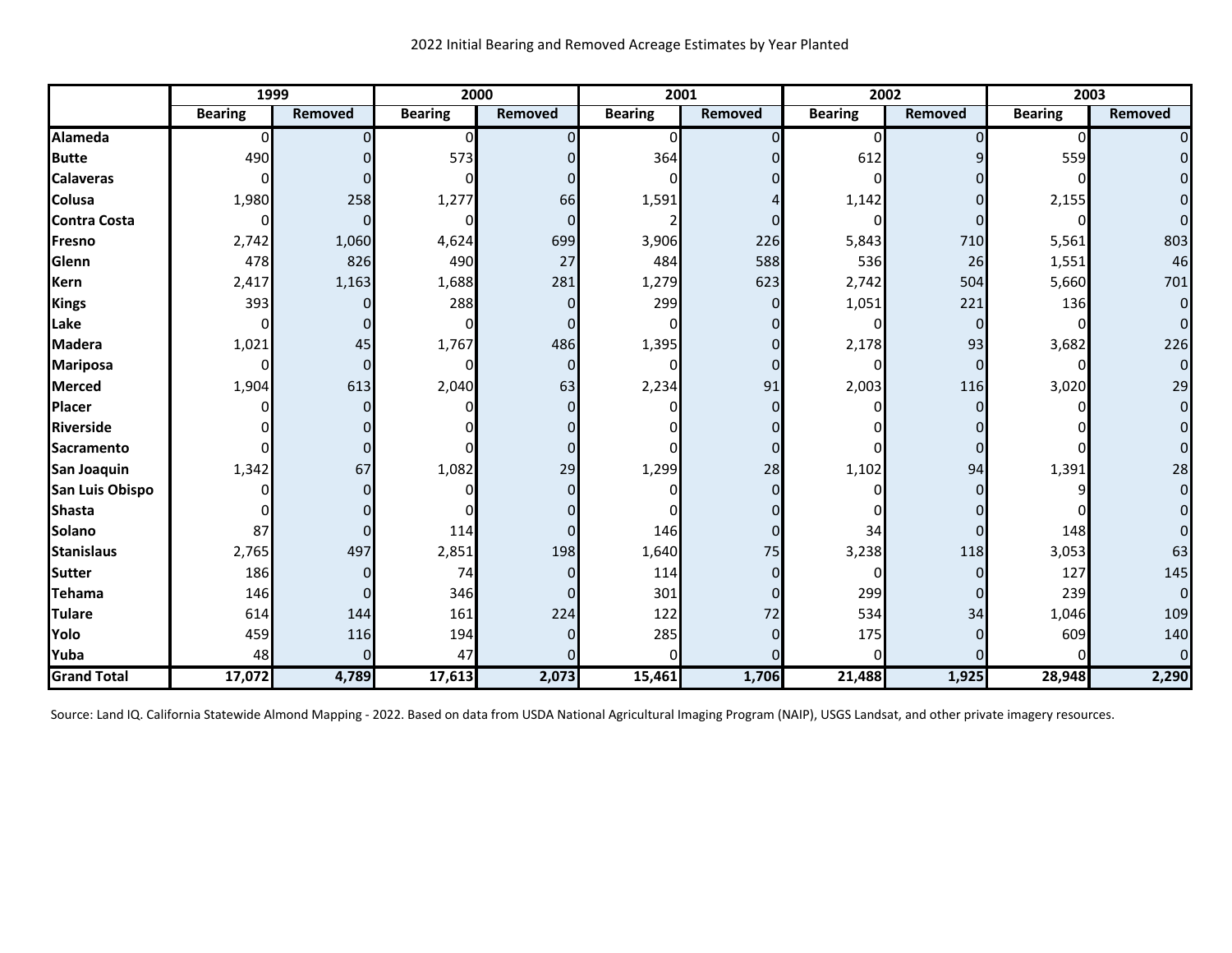|                     | 2004           |                | 2005           |                | 2006           |                |                | 2007     | 2008           |                |
|---------------------|----------------|----------------|----------------|----------------|----------------|----------------|----------------|----------|----------------|----------------|
|                     | <b>Bearing</b> | <b>Removed</b> | <b>Bearing</b> | <b>Removed</b> | <b>Bearing</b> | Removed        | <b>Bearing</b> | Removed  | <b>Bearing</b> | Removed        |
| Alameda             | $\Omega$       | $\Omega$       | $\mathbf 0$    | $\overline{0}$ | 0              | $\overline{0}$ | $\overline{0}$ | $\Omega$ | $\overline{0}$ | $\overline{0}$ |
| <b>Butte</b>        | 1,292          | $\Omega$       | 1,109          | 31             | 620            | 59             | 666            | 132      | 3,531          | 43             |
| <b>Calaveras</b>    | <sup>0</sup>   | 0              | n              | $\Omega$       | $\Omega$       | $\Omega$       |                |          | 0              | $\overline{O}$ |
| <b>Colusa</b>       | 5,327          | 28             | 3,700          | $\Omega$       | 3,559          |                | 2,084          |          | 3,037          | 103            |
| <b>Contra Costa</b> |                | $\Omega$       |                | $\Omega$       |                | $\Omega$       |                |          | O              | $\overline{0}$ |
| <b>Fresno</b>       | 11,743         | 453            | 15,317         | 572            | 16,100         | 434            | 11,331         | 231      | 6,252          | 296            |
| Glenn               | 1,945          | $\mathbf 0$    | 2,490          | $\overline{0}$ | 1,755          | $\overline{0}$ | 1,737          | $\Omega$ | 4,699          | 439            |
| <b>Kern</b>         | 13,735         | 242            | 18,537         | 557            | 16,141         | 573            | 7,606          | 76       | 5,436          | $\overline{0}$ |
| Kings               | 928            | $\Omega$       | 1,241          | 326            | 1,220          | 265            | 1,000          | 122      | 756            | 35             |
| Lake                | $\Omega$       | 0              |                | $\Omega$       | 0              | $\Omega$       | 0              | $\Omega$ |                | $\overline{0}$ |
| <b>Madera</b>       | 5,971          | 383            | 6,424          | 217            | 8,207          | 320            | 7,481          | 196      | 11,542         | 155            |
| <b>Mariposa</b>     |                | $\mathbf 0$    | $\Omega$       | $\overline{0}$ | 0l             | $\Omega$       | 0              | $\Omega$ | O              | $\overline{0}$ |
| <b>Merced</b>       | 6,510          | 440            | 6,553          | 169            | 6,160          | 212            | 7,959          | 322      | 2,648          | 38             |
| <b>Placer</b>       |                | 0              |                | $\Omega$       |                | $\Omega$       |                |          |                | $\overline{O}$ |
| Riverside           |                | $\Omega$       |                |                |                |                |                |          |                | $\overline{0}$ |
| Sacramento          |                | $\Omega$       |                |                | $\Omega$       | $\Omega$       |                |          | 14             | $\overline{0}$ |
| San Joaquin         | 2,608          | 5              | 2,236          |                | 1,898          | $\Omega$       | 2,119          |          | 1,748          | 17             |
| San Luis Obispo     |                | $\Omega$       |                |                |                | $\Omega$       |                |          | O              | $\mathbf 0$    |
| <b>Shasta</b>       |                | O              |                |                |                |                |                |          |                | $\mathbf 0$    |
| Solano              | 153            | 0              | 476            | $\Omega$       | 361            | $\Omega$       | 112            |          | 86             | $\Omega$       |
| <b>Stanislaus</b>   | 10,483         | 166            | 7,480          | 114            | 6,377          | 42             | 6,962          | 72       | 5,900          |                |
| <b>Sutter</b>       | 744            | $\Omega$       | 201            | $\overline{0}$ | 611            | $\Omega$       | 622            | ŋ        | 213            | $\Omega$       |
| <b>Tehama</b>       | 590            | $\mathbf 0$    | 269            | $\overline{0}$ | 510            | $\Omega$       | 1,110          | O        | 1,347          | 55             |
| <b>Tulare</b>       | 2,199          | 13             | 2,266          | 60             | 2,431          | 936            | 2,421          | 297      | 1,670          | $\overline{0}$ |
| Yolo                | 1,311          | 125            | 1,480          | $\overline{0}$ | 1,703          | 106            | 1,222          | $\Omega$ | 1,227          | $\Omega$       |
| Yuba                | 86             | $\Omega$       | 47             | $\Omega$       | 214            | $\Omega$       | 12             | 23       | q              |                |
| <b>Grand Total</b>  | 65,626         | 1,857          | 69,824         | 2,055          | 67,874         | 2,948          | 54,444         | 1,473    | 50,116         | 1,185          |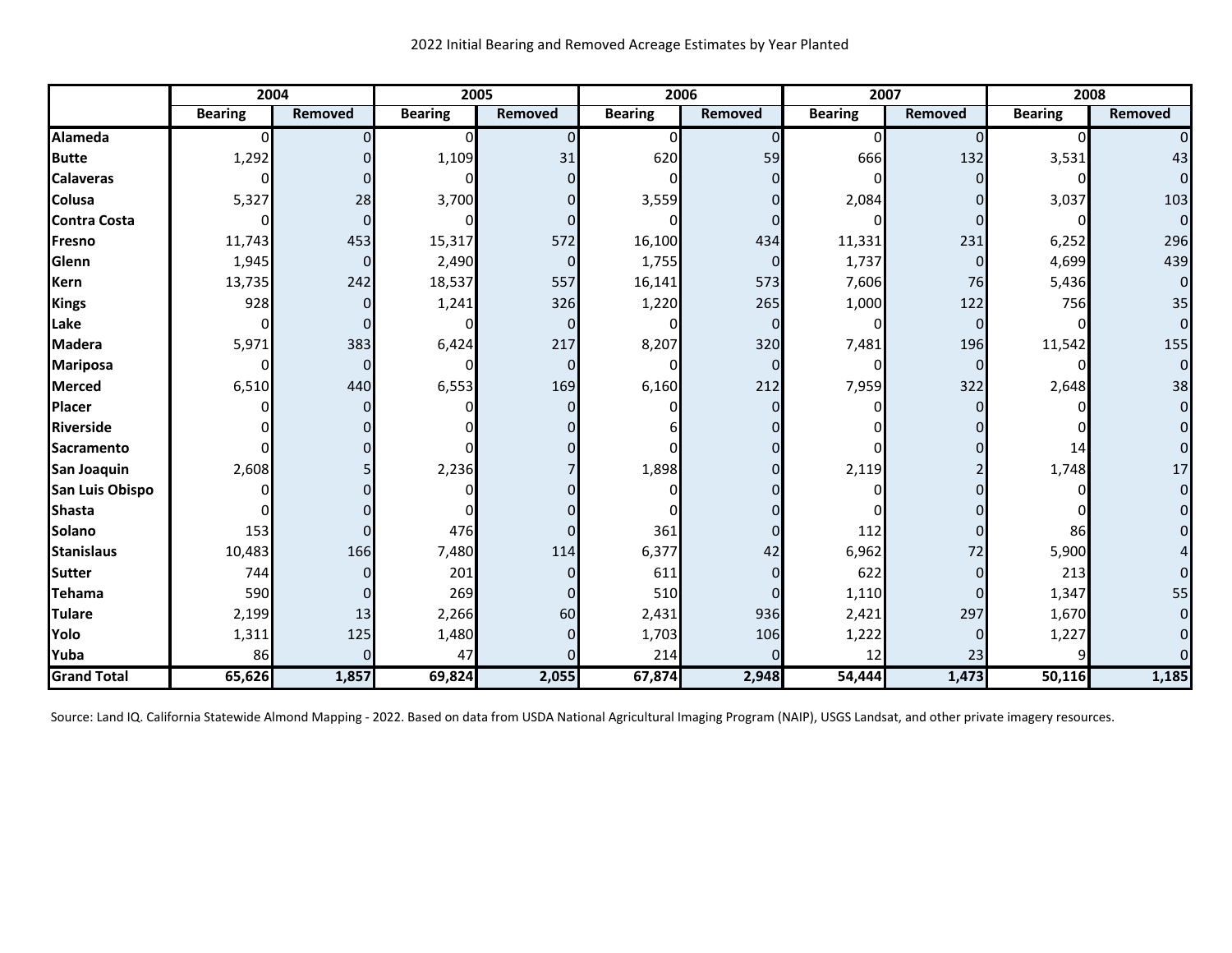|                     |                | 2009           |                | 2010           |                | 2011    |                | 2012           | 2013           |         |
|---------------------|----------------|----------------|----------------|----------------|----------------|---------|----------------|----------------|----------------|---------|
|                     | <b>Bearing</b> | <b>Removed</b> | <b>Bearing</b> | <b>Removed</b> | <b>Bearing</b> | Removed | <b>Bearing</b> | <b>Removed</b> | <b>Bearing</b> | Removed |
| Alameda             | $\Omega$       | n              | $\Omega$       | <sup>0</sup>   | 0              |         | 0              |                | $\Omega$       |         |
| <b>Butte</b>        | 1,288          |                | 1,205          |                | 639            |         | 385            |                | 582            |         |
| <b>Calaveras</b>    | <sup>0</sup>   |                | 33             |                | ŋ              |         |                |                |                |         |
| <b>Colusa</b>       | 2,505          |                | 2,071          |                | 2,058          |         | 1,219          |                | 1,887          |         |
| <b>Contra Costa</b> | 0              | 0              |                |                |                |         |                |                |                |         |
| Fresno              | 5,514          | 29             | 5,729          |                | 8,469          |         | 9,294          |                | 12,277         |         |
| Glenn               | 1,137          | $\Omega$       | 610            | O              | 2,215          |         | 1,596          |                | 2,016          | 0       |
| <b>Kern</b>         | 5,755          | 38             | 4,418          | 187            | 8,838          |         | 6,434          |                | 8,801          | 53      |
| Kings               | 823            | $\Omega$       | 768            |                | 404            |         | 1,441          |                | 2,209          |         |
| Lake                | 0              |                | n              |                | ŋ              |         | $\Omega$       |                |                |         |
| <b>Madera</b>       | 5,778          | 0              | 2,943          |                | 9,078          |         | 4,391          | 141            | 7,731          |         |
| <b>Mariposa</b>     | 0              |                |                |                |                |         | $\Omega$       | $\Omega$       |                |         |
| <b>Merced</b>       | 3,145          |                | 2,602          |                | 3,384          |         | 3,487          |                | 4,925          | 10      |
| Placer              |                |                |                |                |                |         |                |                |                |         |
| <b>Riverside</b>    |                |                |                |                |                |         |                |                |                |         |
| <b>Sacramento</b>   |                |                |                |                |                |         |                |                |                |         |
| San Joaquin         | 1,180          | 14             | 1,326          |                | 2,998          |         | 3,123          |                | 4,042          |         |
| San Luis Obispo     |                |                |                |                |                |         |                |                |                |         |
| <b>Shasta</b>       |                |                |                |                |                |         |                |                |                |         |
| Solano              | 121            | 0              | 38             |                | 128            |         | 13             | $\Omega$       | 181            |         |
| <b>Stanislaus</b>   | 4,887          | 180            | 3,522          |                | 8,455          | 60      | 6,652          | 91             | 9,815          | 42      |
| <b>Sutter</b>       | 414            | 21             | 177            |                | 372            |         | 60             |                | 366            |         |
| Tehama              | 341            | $\Omega$       | 109            |                | 327            |         | 510            |                | 1,211          |         |
| <b>Tulare</b>       | 2,348          | $\Omega$       | 2,361          |                | 3,074          |         | 1,964          |                | 1,081          |         |
| Yolo                | 1,962          | n              | 486            |                | 1,805          |         | 537            |                | 2,657          |         |
| Yuba                | n              |                |                |                | 31             |         |                |                | 224            |         |
| <b>Grand Total</b>  | 37,199         | 282            | 28,404         | 209            | 52,275         | 67      | 41,107         | 248            | 60,004         | 108     |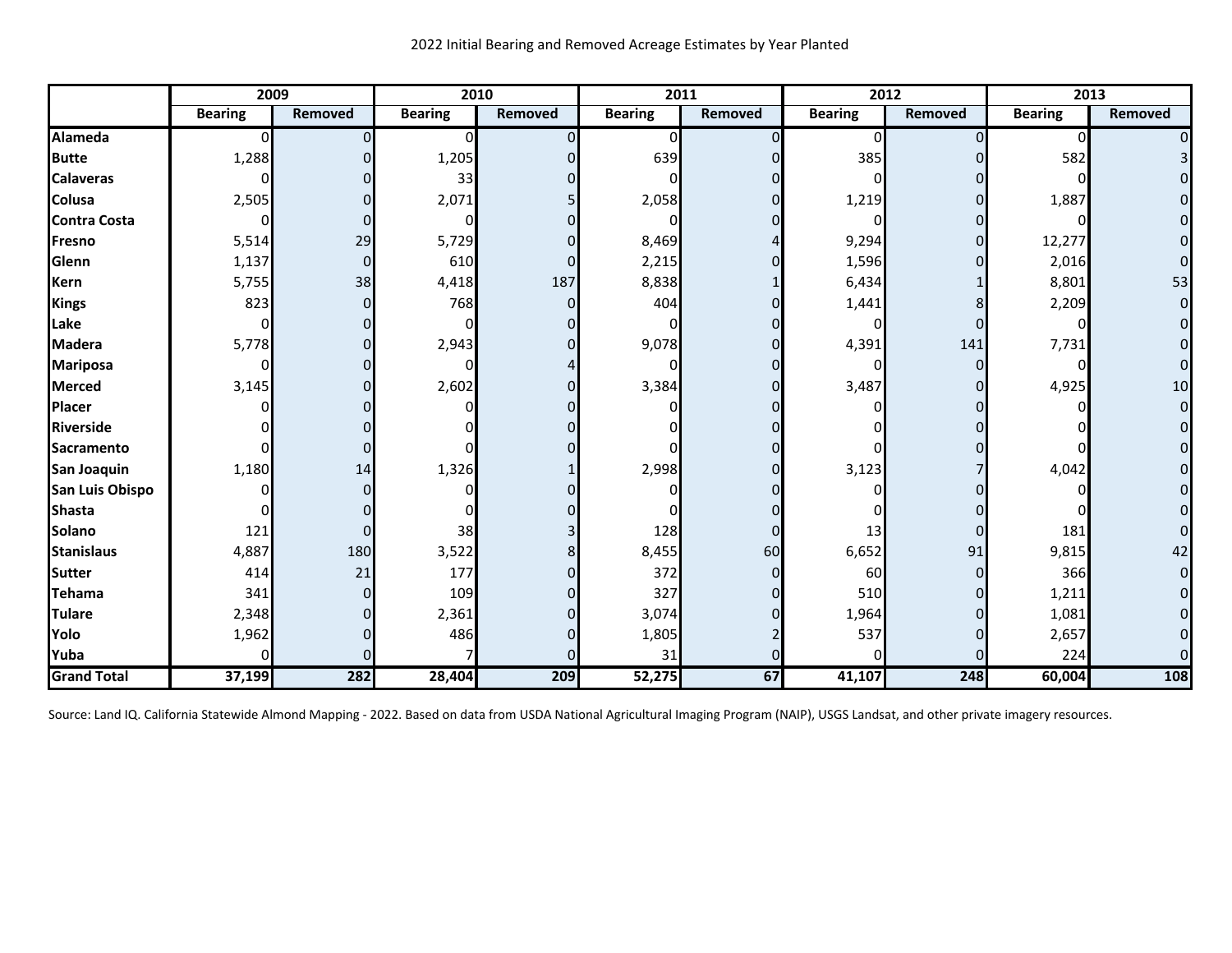|                        | 2014           |          | 2015           |                | 2016           |                | 2017           |                | 2018           |                     |
|------------------------|----------------|----------|----------------|----------------|----------------|----------------|----------------|----------------|----------------|---------------------|
|                        | <b>Bearing</b> | Removed  | <b>Bearing</b> | <b>Removed</b> | <b>Bearing</b> | Removed        | <b>Bearing</b> | <b>Removed</b> | <b>Bearing</b> | Removed             |
| Alameda                | 146            |          | 377            | $\Omega$       | 165            | 0              |                |                | 0              | $\overline{0}$      |
| <b>Butte</b>           | 651            |          | 938            |                | 2,094          | $\Omega$       | 1,557          |                | 1,642          | $\overline{0}$      |
| <b>Calaveras</b>       | 0              |          | 100            |                | 22             |                |                |                |                | $\Omega$            |
| <b>Colusa</b>          | 1,446          |          | 2,226          | $\Omega$       | 5,539          | $\Omega$       | 3,416          |                | 3,765          |                     |
| <b>Contra Costa</b>    |                |          |                | $\Omega$       | 55             | $\overline{0}$ | 235            |                | 18             | $\Omega$            |
| Fresno                 | 17,049         | 24       | 20,332         | 14             | 25,862         | 43             | 24,165         | 6              | 21,864         | 155                 |
| Glenn                  | 2,434          | O        | 464            | 3 <sup>l</sup> | 5,442          | 1              | 4,494          | 36             | 4,251          | 3 <sup>1</sup>      |
| <b>Kern</b>            | 9,557          |          | 11,500         | $\Omega$       | 19,337         | 23             | 12,247         | n              | 18,747         | 78                  |
| Kings                  | 2,495          | 45       | 3,729          | 291            | 6,958          | $\Omega$       | 2,454          |                | 3,246          | $\overline{0}$      |
| Lake                   | ŋ              | $\Omega$ |                | $\Omega$       |                |                | n              |                |                | $\Omega$            |
| <b>Madera</b>          | 12,093         | 0        | 7,720          |                | 11,329         | $\Omega$       | 11,610         | 14             | 7,182          |                     |
| <b>Mariposa</b>        |                | $\Omega$ | $\Omega$       |                |                | $\Omega$       |                |                |                | $\overline{0}$      |
| <b>Merced</b>          | 10,483         | 19       | 7,306          |                | 10,938         | 118            | 8,338          |                | 13,628         | $\mathbf{O}$        |
| Placer                 | 21             |          |                | $\Omega$       | 1,032          |                |                |                | 713            | $\mathbf 0$         |
| Riverside              |                |          |                |                | $\mathbf{I}$   |                |                |                |                | $\mathbf{O}$        |
| <b>Sacramento</b>      | 68             |          | 185            |                | 750            | $\Omega$       | 172            |                | 794            | $\mathbf{O}$        |
| San Joaquin            | 7,315          |          | 4,427          | $\Omega$       | 7,671          | $\overline{0}$ | 7,126          |                | 9,227          | $\mathsf{O}\xspace$ |
| <b>San Luis Obispo</b> | 31             |          |                |                |                | ΩI             |                |                |                | $\mathbf{O}$        |
| Shasta                 |                |          |                |                |                |                |                |                |                | $\overline{0}$      |
| <b>Solano</b>          | 2,657          |          | 4,863          | 0              | 4,540          |                | 2,530          |                | 1,886          | $\mathbf{O}$        |
| <b>Stanislaus</b>      | 12,551         |          | 9,186          |                | 12,509         |                | 9,276          |                | 12,986         | $\vert 4 \vert$     |
| <b>Sutter</b>          | 380            |          | 434            | $\Omega$       | 2,534          | 18             | 401            |                | 2,054          | $\overline{0}$      |
| Tehama                 | 1,438          | O        | 594            | $\Omega$       | 3,506          | $\Omega$       | 772            |                | 1,684          |                     |
| <b>Tulare</b>          | 7,937          | 53       | 7,609          | 73             | 11,668         | 56             | 5,434          |                | 10,404         | $\Omega$            |
| Yolo                   | 3,990          | ი        | 4,203          | $\Omega$       | 5,451          | 01             | 3,903          |                | 2,833          | $\overline{0}$      |
| Yuba                   | 164            |          | 216            |                | 345            |                | 40             |                | 268            | $\Omega$            |
| <b>Grand Total</b>     | 92,906         | 154      | 86,409         | 391            | 137,746        | 265            | 98,173         | 65             | 117,192        | 243                 |